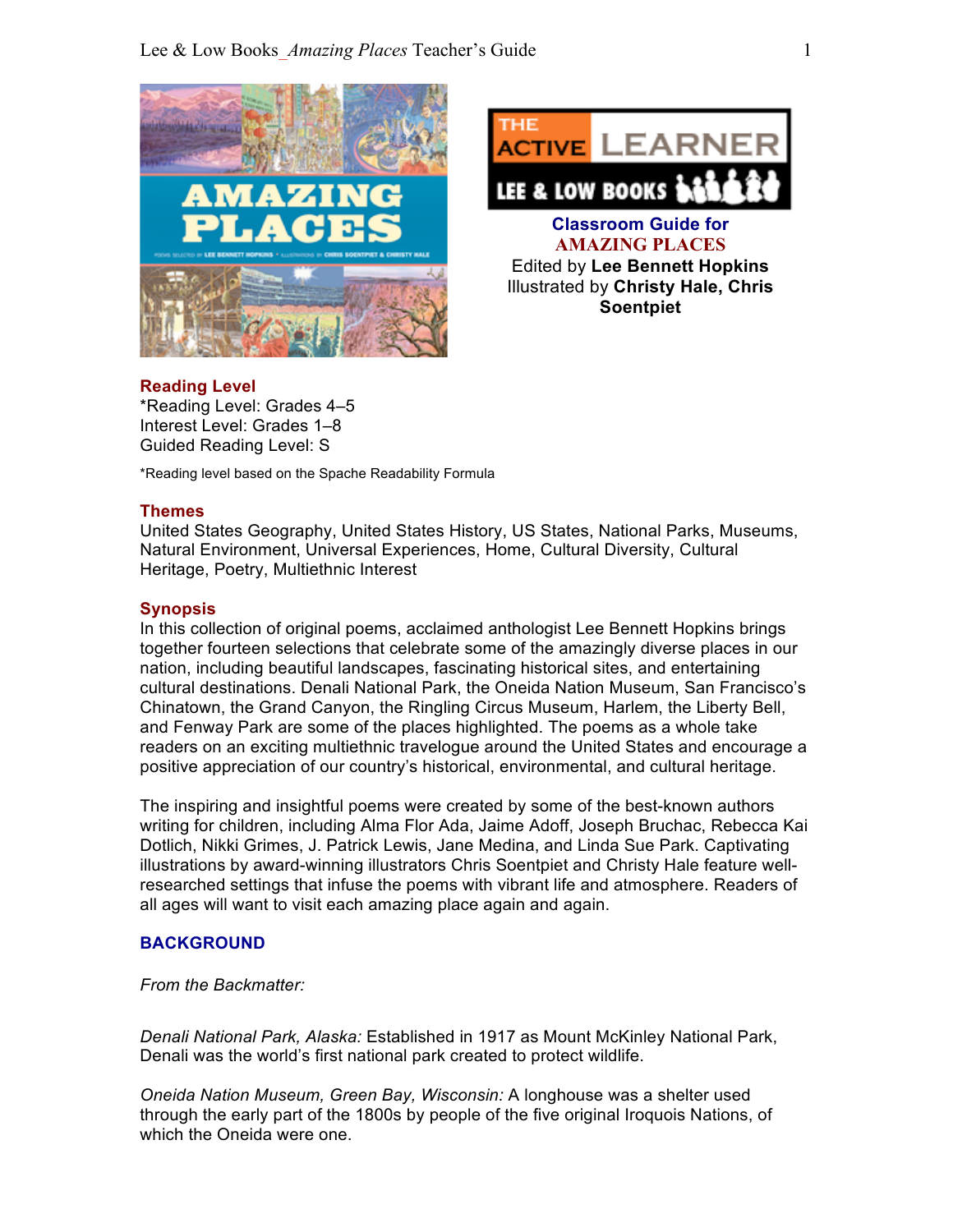*Watkins Museum of History, Lawrence, Kansas:* Langston Hughes (1902–1967), beloved poet, playwright, and novelist, lived in Lawrence, Kansas, from 1903 until 1915.

*Chinatown, San Francisco, California:* San Francisco's Chinatown is the largest Chinese community outside of Asia and the oldest Chinatown in North America.

*Grand Canyon National Park, Arizona:* Established in 1919, Grand Canyon National Park is one of the most important geologic areas in the world, containing rocks and fossils that date back billions of years.

*State Fair of Texas, Dallas, Texas:* The State Fair of Texas, founded in 1886, is one of the largest state fairs in the United States, attracting more than three million visitors each year.

*Mississippi River, Mississippi:* The Mississippi River is one of North America's longest rivers. It flows for approximately 2,350 miles (3,782 kilometers) from its source at Lake Itasca in northwestern Minnesota south to the Gulf of Mexico just below New Orleans, Louisiana.

*The Ringling Circus Museum, Sarasota, Florida:* The Ringling Circus Museum, the first museum in the United States to celebrate the history of all aspects of circus life, was established in 1948.

*Liberty Bell, Philadelphia, Pennsylvania*: The bell was originally installed in the Pennsylvania State House (now Independence Hall) in 1753, and over the next ninetythree years it was rung for various important events, people, and governmental acts.

*National Museum of the American Indian, Washington, DC:* Established in 1989, the National Museum of the American Indian is dedicated to the preservation, study, understanding, and exhibition of Native cultures of the Western Hemisphere.

*Sandy Hook Lighthouse, Fort Hancock, New Jersey*: The Sandy Hook Lighthouse is the oldest standing lighthouse and the oldest operating lighthouse in the United States.

*Harlem, New York City, New York:* For more than two hundred years, 125th Street in upper Manhattan, New York City, has been a major crosstown route, passing through the Harlem neighborhood.

*Fenway Park, Boston, Massachusetts:* Fenway Park, home of the Boston Red Sox since 1912, is the oldest Major League baseball park in the United States, earning it the nickname of America's Most Beloved Ballpark.

*Niagara Falls, Niagara Falls, New York:* Niagara Falls consists of three waterfalls along the border of the United States and Canada: the American Falls, the Canadian Falls, and the Bridal Veil Falls.

#### **BEFORE READING**

#### **Prereading Focus Questions**

(Reading Standards, Craft & Structure, Strands 4–5 and Integration of Knowledge & Ideas, Strand 7) Before introducing this book to students, you may wish to develop background knowledge and promote anticipation by posing questions such as the following: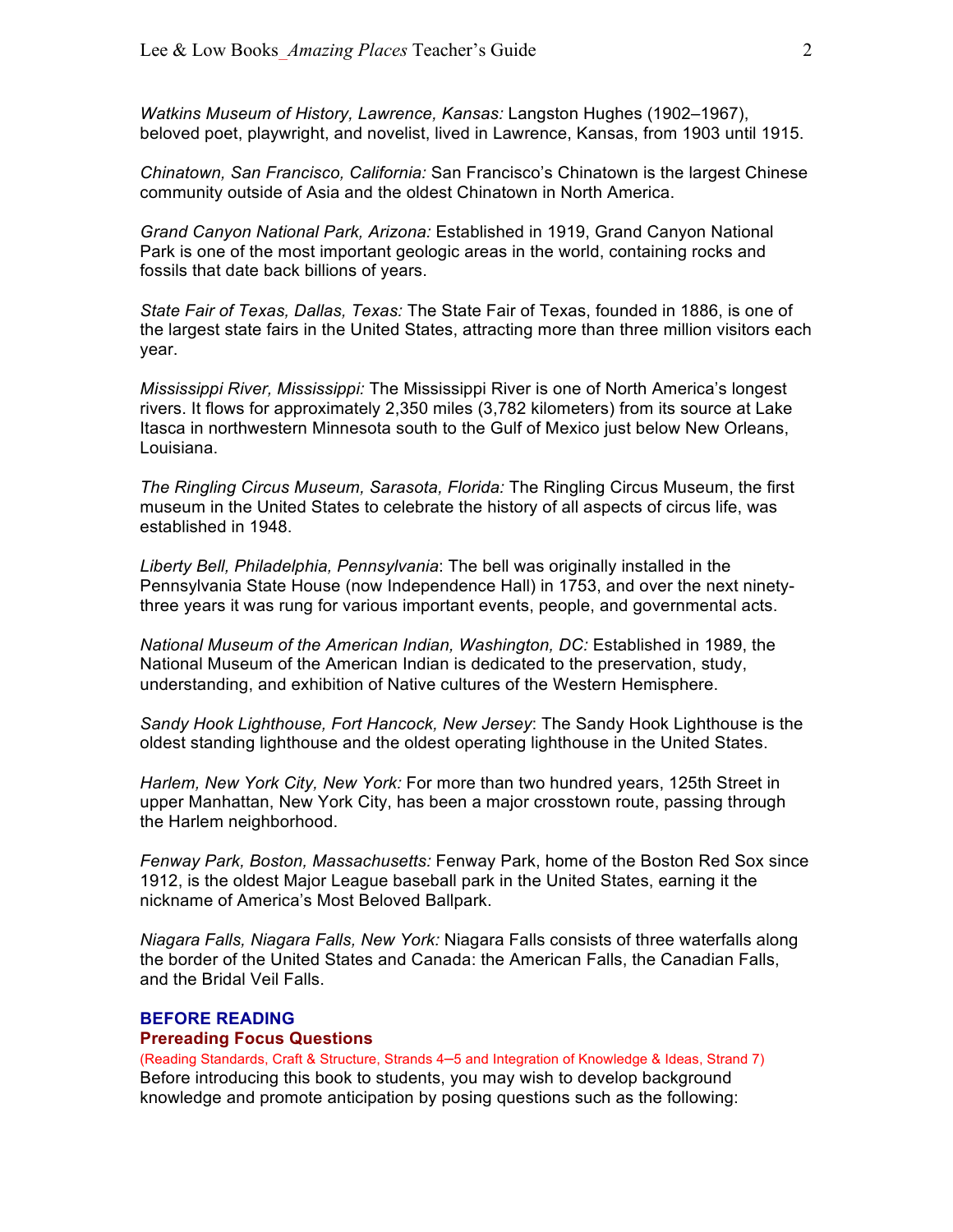- 1. Take a look at the front and back covers. Take a picture walk. Ask students to make a prediction. Do you think this book will be fiction or nonfiction? What makes you think so? What clues do the author and illustrators give to help you know whether this book will be fiction or nonfiction?
- 2. What do you know about poetry? What are the typical text features of poetry? Are all poems written in the same format? Do all poems have to rhyme? What are some things that you might not find in poetry?
- 3. Why do you think some authors write books using poetry? How do you think their reasons differ from authors who write prose?
- 4. What do you know about museums? Have you ever been to a museum? If so, where? What did you see there? What are some different types of museums? Why do you think they are important?
- 5. What do you know about national parks or historic landmarks in the United States? Have you ever visited a national park or national landmark? If so, where? What makes these places special?
- 6. What makes a place special? Describe a place that has special meaning to you and why.
- 7. Why do you think I chose this book for us to read today?

## **Exploring the Book**

#### (Reading Standards, Key Ideas & Details, Strand 1, Craft & Structure, Strand 5, and Integration of Knowledge & Ideas, Strand 7)

Read and talk about the title of the book. Ask students what they think the title, *Amazing Places,* means. Then ask them what and who they think this book will most likely be about. What places or situations might be talked about in the text? What do you think might happen? What information do you think you might learn? What makes you think that?

Take students on a book walk and draw attention to the following parts of the book: front and back covers, map, dedications, acknowledgments, title page, illustrations, additional information in the backmatter, and sources of information.

## **Setting a Purpose for Reading**

# (Reading Standards, Key Ideas & Details, Strands 1–3)

Have students read to find out about:

- the diverse cultural heritage of the United States
- how different places bring people together
- the historical and cultural significance of locations around the United States
- United States geography and history
- poetry forms of storytelling
- the range and features of poetic formats
- to what the book title, *Amazing Places*, refers

Encourage students to consider why the editor and poet Lee Bennett Hopkins would want to share these poems with young people and why he paired these writers and places together. Encourage students to also consider why the participating writers would want to contribute their poems about special places to this anthology for young people.

## **VOCABULARY**

## (Language Standards, Vocabulary Acquisition & Use, Strands 4–6)

The story contains several content-specific and academic words that may be unfamiliar to students. Based on students' prior knowledge, review some or all of the vocabulary below. Encourage a variety of strategies to support students' vocabulary acquisition: look up and record word definitions from a dictionary, write the meaning of the word or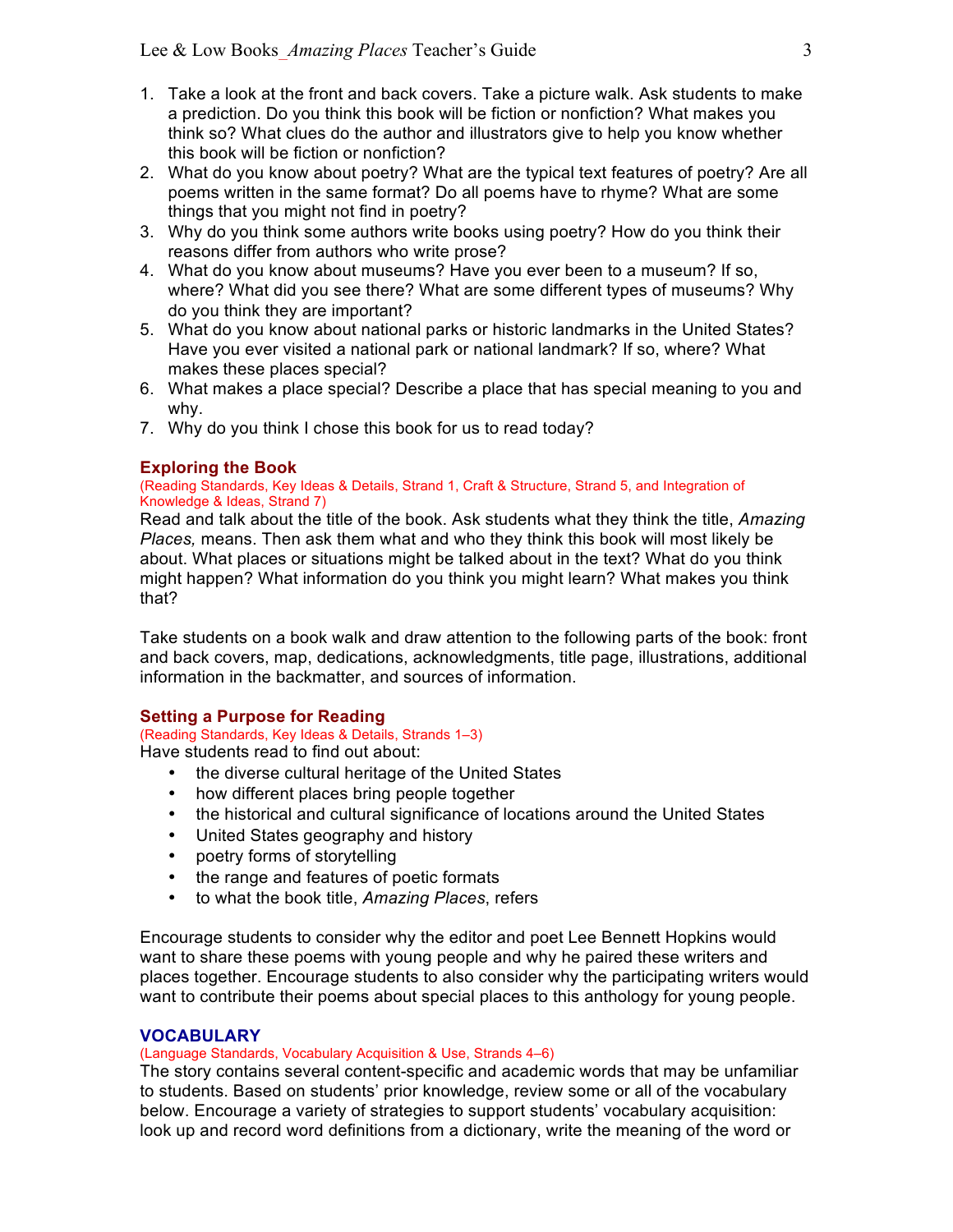phrase in their own words, draw a picture of the meaning of the word, create a specific action for each word, list synonyms and antonyms, and write a meaningful sentence that demonstrates the definition of the word.

### CONTENT SPECIFIC

| grasshopper<br>tractor<br>dim sum<br>quinceañera<br>gorge                                             |                                                                                    | longhouse<br>elm bark<br>Chinatown<br>echo<br><b>Colorado River</b> |                                                                      | hooves<br>sapling<br>firecracker<br>limbs<br>rapids                            |                                                                           | plows<br>reams<br>Fourth of July<br>cross-country<br>hawks |                                                                                     |
|-------------------------------------------------------------------------------------------------------|------------------------------------------------------------------------------------|---------------------------------------------------------------------|----------------------------------------------------------------------|--------------------------------------------------------------------------------|---------------------------------------------------------------------------|------------------------------------------------------------|-------------------------------------------------------------------------------------|
| eagles                                                                                                |                                                                                    | horizon<br>Ferris wheel                                             |                                                                      | incense sticks<br>magician                                                     |                                                                           | barge<br>St. Louis                                         |                                                                                     |
| canyon<br><b>New Orleans</b><br>Oklahoma<br>veneer                                                    |                                                                                    | reins<br>Oregon<br>centuries                                        |                                                                      | statehouse<br>moccasins<br>clam chowder                                        |                                                                           | Indiana<br>buffalo hide<br>bazaar                          |                                                                                     |
| Magic Johnson<br>sabers                                                                               |                                                                                    | <b>Apollo Theatre</b><br>Fenway                                     |                                                                      | double play<br>Major League                                                    |                                                                           | shoals<br><b>Great River Road</b>                          |                                                                                     |
| <b>New York Harbor</b>                                                                                |                                                                                    | riffraff                                                            |                                                                      | Onguiaahra                                                                     |                                                                           |                                                            |                                                                                     |
| <b>ACADEMIC</b><br>rustling<br>clinging<br>waterfalling<br>clanging<br>eddies<br>crumbled<br>crackles | <b>luscious</b><br>suspended<br>flurries<br>dangling<br>churns<br>crazed<br>deters |                                                                     | throb<br>swoop<br>bubbling<br>rumbles<br>ample<br>crouched<br>pierce | heartless<br>swirl<br>swirling<br>tumbles<br>pratfalls<br>waded<br>treacherous | embrace<br>stitched<br>twirling<br>hauls<br>vibrating<br>reclaim<br>crisp |                                                            | rootless<br>endless<br>sparkling<br>becalmed<br>frowned<br>soundlessly<br>cascading |
| plunging<br>majestic                                                                                  | tumbling                                                                           |                                                                     | ancestral                                                            | ragged                                                                         | gawk                                                                      |                                                            | respite                                                                             |

#### **AFTER READING**

#### **Discussion Questions**

After students have read the book, use these or similar questions to generate discussion, enhance comprehension, and develop appreciation for the content. Encourage students to refer to passages and illustrations in the book to support their responses. **To build skills in close reading of a text, students should cite evidence with their answers.**

#### **Literal Comprehension**

(Reading Standards, Key Ideas & Details, Strands 1–3 and Craft & Structure, Strand 4) (Language Standards, Vocabulary Acquisition & Use, Strand 4)

- 1. What are some of the different forms of poetry used in this anthology?
- 2. Which poems in the book use rhyme? What is the rhyme pattern in each poem (every two lines, every other line, etc.)?
- 3. What is an example of a verse, or stanza, in the book? What is an example of a line in a verse?
- 4. Select one of the poems in the book and identify the line and syllable count that the author followed.
- 5. For each poem, what is the poem about? What is the main point or message of the poem?
- 6. Several of the poems are told with first person narration. Do all the poems have the same narrator? What clues indicate who the narrator is of each poem?
- 7. List the city (if provided) and state location for each poem. How many states are featured?
- *8.* What is a *quinceañera*?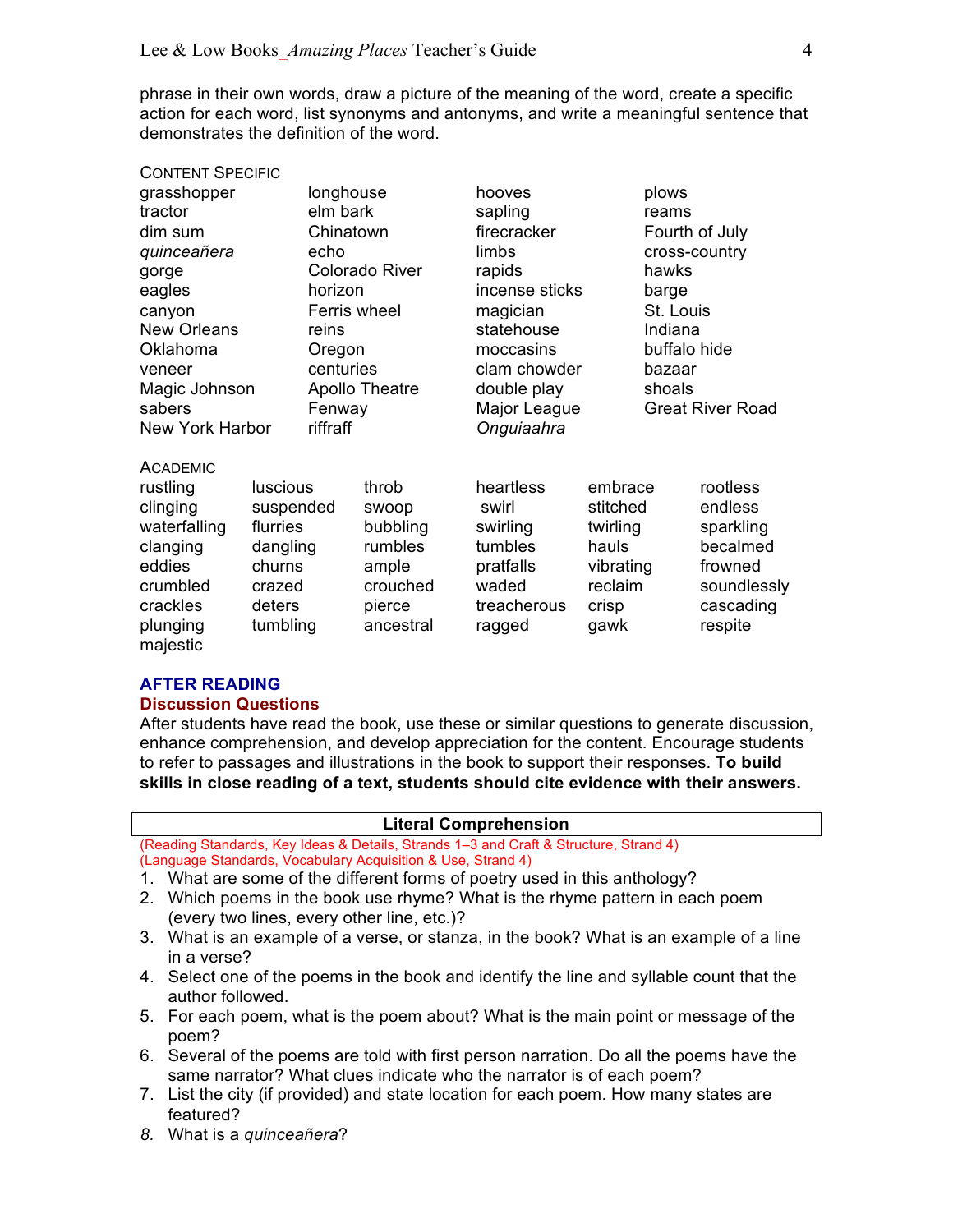- 9. Find and list at least three examples of metaphors used in the poems. What images do these words and phrases bring to mind?
- 10. Find and list three or more examples of personification that appear in the poems.
- 11. Select one or more poems in the book and focus on the description words. What adjectives, verbs, and adverbs are used to describe the place? How do these words make you feel? What images do they bring to mind?
- 12. List all the alliterations in the poem "Midway Magic."
- 13. List all the descriptive verbs that the author Prince Redcloud uses to describe Niagara Falls in the poem "Niagara."
- 14. From what perspective are the poems "Tree Speaks" and "Sandy Hook Lighthouse" told? Who is speaking or telling the poem?
- 15. Which poems are about or take place in United States National Parks? Which poems are about museums in the United States? Which poems are about the environment?
- 16. What is different about the way the poem "Sandy Hook Lighthouse" looks? What is this type of poem called?
- 17. Describe the main idea of the entire collection of poems in *Amazing Places*.

## **Extension/Higher Level Thinking**

(Reading Standards, Key Ideas & Details, Strands 1 and 3, Craft & Structure, Strands 4–6, and Integration of Knowledge & Ideas, Strand 7)

- 1. Why do you think the editor, Lee Bennett Hopkins, chose the adjective "amazing" for the title of this book?
- 2. In the poem, "Campfire," what does the phrase, "the fire is spitting ready," mean? What image does the phrase bring to mind?
- 3. What is the metaphor in "Longhouse Song?" To what does the author, Joseph Bruchac, compare a longhouse?
- 4. Why do you think the narrator's gift to herself in "A Sunday Trip to Chinatown" is to learn to speak Chinese?
- 5. In "Tree Speaks," the author, Nikki Grimes, describes humans as "rootless." What does this word mean and how is it an appropriate description for this particular poem?
- 6. In "Midway Magic," what does the phrase "waterfalling with lights" mean?
- 7. In "On the Mississippi," what does the phrase "becalmed by turns" mean?
- 8. How does word choice make a difference in the poems "Midway Magic" and "Niagara?" How does the sound of a spoken word help emphasize the meaning of the poem?
- 9. How is a lighthouse like a "sentinel of the sea?"
- 10. Why do you think Joan Bransfield Graham, author of the poem "Sandy Hook Lighthouse," chose to arrange the words in a specific shape? How is this shape significant to the poem? How does this shape contribute to the meaning of the poem?
- 11. In "Niagara," the poem is formatted so that the reader reads just one or a few words per line from top to bottom. Why do you think the author, Prince Redcloud, chose to arrange the words this way? How does the shape help convey action?
- 12. Each poem explores a different place in the United States. How are places connected to the history and culture of the country? How do places such as those highlighted in the book bring diverse groups of people together?
- 13. What emotion do you think each author feels toward the special place she or he wrote about?
- 14. After reading all fourteen poems, think about why the editor, Lee Bennett Hopkins, included these places together in the collection. What do all the poems have in common? How do they complement one another?
- 15. What does this book teach us about the importance of protecting our national parks, landmarks, and other cultural institutions? How does preserving places such as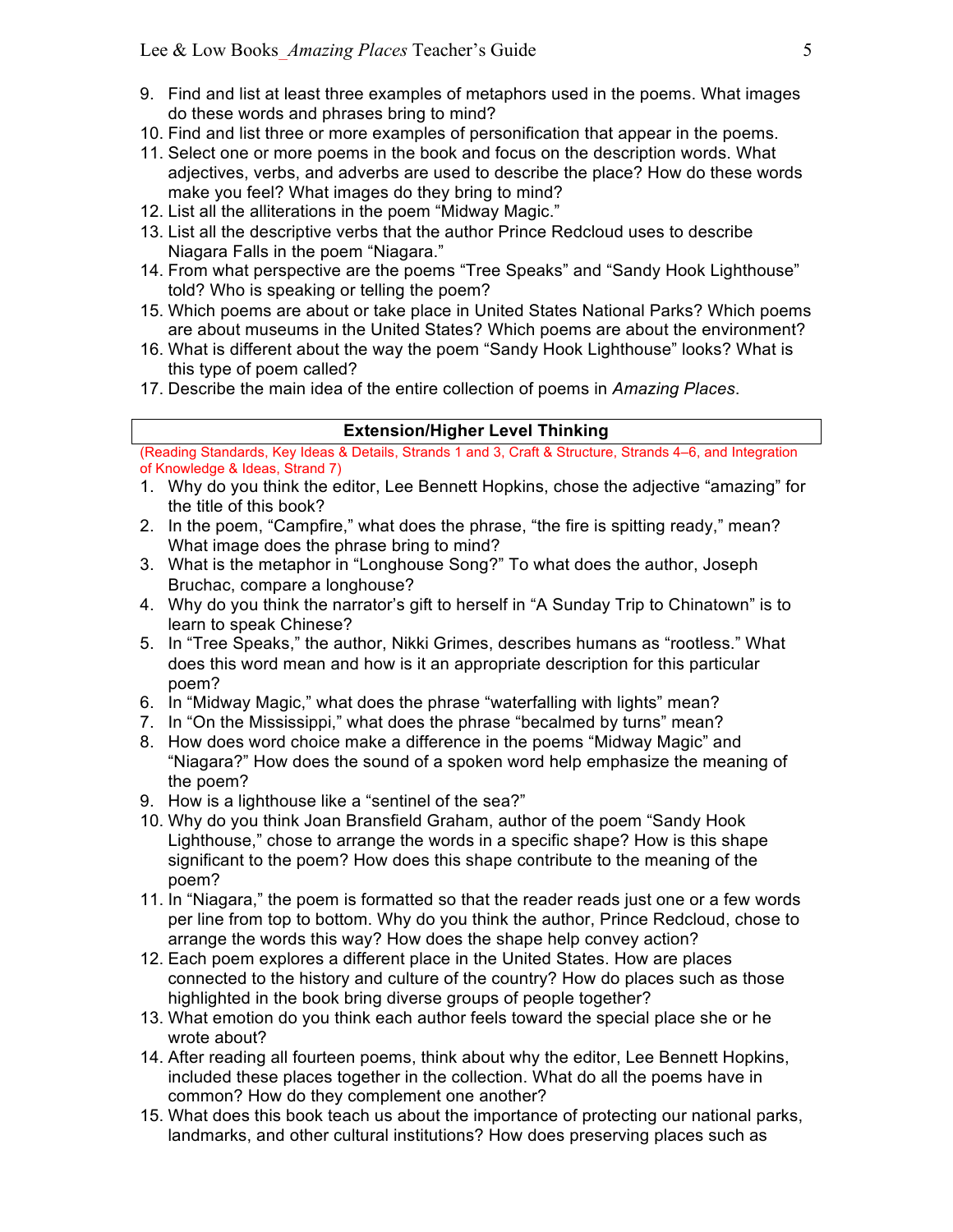those featured in the poems help connect and bring people together across the United States?

## **Reader's Response**

(Writing Standards, Text Types & Purposes, Strands 1 and 2 and Production & Distribution of Writing, Strands 4–6)

(Speaking & Listening Standards, Comprehension & Collaboration, Strand 1 and Presentation of Knowledge & Ideas, Strand 4)

Use the following questions and writing activities to help students practice active reading and personalize their responses to the book. Suggest that students respond in reader's response journals, essays, or oral discussion. You may also want to set aside time for students to share and discuss their written work.

- 1. If you could visit one place featured in the book, which would you choose? Why? What would you want to see or do there?
- 2. Which other places described in the book are most interesting to you? Why do you find them interesting? Write a short passage about what you like about the places you chose.
- 3. Have you ever visited another state in the United States? If so, where did you go? What did you see or do? How was the state you visited similar to or different from your home state?
- 4. Each poem features historically and culturally significant places and destinations from across the United States. Have you ever been to or know anything about one or more of the places featured in the book? If so, which one(s)? Do you think the poem about each place describes it well? Why or why not?
- 5. There are many places around the United States that have historical, environmental, and cultural significance. What are some additional places in the United States or within your own state that you think could also be featured in this book? Describe how each place highlights and is important to United States culture.
- 6. The poem "The Moccasins" is about a pair of moccasins in the National Museum of the American Indian in Washington, DC. What objects from the time we are living in now would you put in a museum for people of the future to see and learn about? Why do you think these objects are important?
- 7. Do you think it is important to preserve United States national landmarks, national parks, and other cultural institutions? Why or why not? Is there another place you could recommend for national landmark designation? Where would it be and why do you think it should be a national landmark?

#### **ELL/ESL Teaching Strategies**

(Speaking & Listening Standards, Comprehension & Collaboration, Strands 1–3 and Presentation of Knowledge & Ideas, Strands 4–6)

(Language Standards, Vocabulary Acquisition & Use, Strands 4–6)

These strategies might be helpful to use with students who are English Language Learners.

- 1. Assign ELL students to partner-read the book with strong English readers/speakers. Students can alternate reading between pages, repeat passages after one another, or listen to the more fluent reader.
- 2. Have each student write three questions about the text. Then let students pair up and discuss the answers to the questions.
- 3. Depending on students' level of English proficiency, after the first reading: • Review the illustrations in order and have students summarize what is happening on each page, first orally, then in writing.
	- Have students work in pairs to retell either the plot of one of the poems or key details.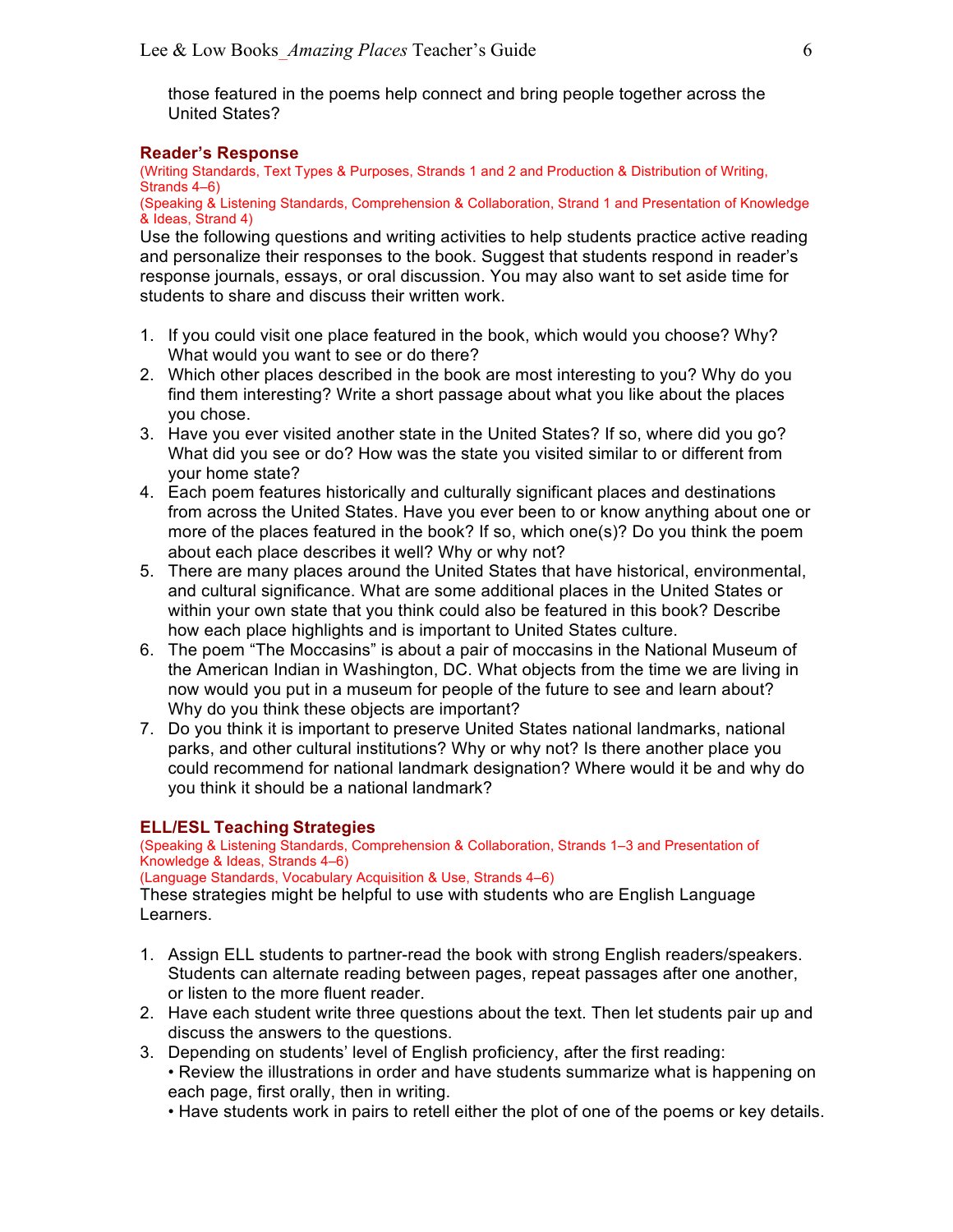Then ask students to write a short summary, synopsis, or opinion about what they have read.

- 4. Have students give a short talk about the poem and place in the book they identify with the most and explain why. Additionally, have students present a place they would want to see included in the book and explain why.
- 5. The story contains some content-specific words that may be unfamiliar to students. Based on students' prior knowledge, review some or all of the vocabulary. Expose English Language Learners to multiple vocabulary strategies. Have students make predictions about word meanings, look up and record word definitions from a dictionary, write the meaning of the word or phrase in their own words, draw a picture of the meaning of the word, list synonyms and antonyms, create an action for each word, and write a meaningful sentence that demonstrates the definition of the word.

## **INTERDISCIPLINARY ACTIVITIES**

(Introduction to the Standards, page 7: Student who are college and career ready must be able to build strong content knowledge, value evidence, and use technology and digital media strategically and capably) Use some of the following activities to help students integrate their reading experiences with other curriculum areas. These can also be used for extension activities, for advanced readers, and for building a home-school connection.

## **Science/STEM**

(Reading Standards, Integration of Knowledge & Ideas, Strands 7–9 and Range of Reading & Level of Text Complexity, Strand 10)

(Speaking & Listening Standards, Comprehension & Collaboration, Strands 1–3 and Presentation of Knowledge & Ideas, Strands 4–5)

- 1. Have students research the importance of national parks to preserving the environment. Why do we have national parks? What effect do they have on biodiversity? What threats are faced by plant and animal species in some of the parks? How can humans help protect these areas and the living things in them?
- 2. In a graphic organizer, ask students to examine the cause and effect of threats facing one of the national parks in the United States. Then have students examine different types of environmental action people can take or are taking to protect and conserve these lands.

## **Social Studies/Geography**

(Reading Standards, Integration of Knowledge & Ideas, Strands 7 and 9)

(Writing Standards, Text Types & Purposes, Strands 1 and 2, Production & Distribution of Writing, Strand 4, and Research to Build & Present Knowledge, Strands 7–9)

(Speaking & Listening Standards, Comprehension & Collaboration, Strands 1 and 3 and Presentation of Knowledge & Ideas, Strand 4)

- 1. Using the map at the beginning or end of the book, have students trace the path from place to place following the order of poems in the book. Challenge students to research notable geographic features of the area surrounding each place and chart how the geography changes as they move from one region of the country to the next.
- 2. Ask students to select and research a national park or an historic place in their state and create an informational poster. When did the place become a national park or historic place? Where is it located? Why is it important to United States history and culture? Based on students' research, students can create a tri-fold brochure advertising the unique aspects of this place and why people should visit.
- 3. Review the information about the United States locations in the back of the book. Then have each student select one place to research further and create a postcard using the Postcard Generator from ReadWriteThink.org.<sup>1</sup> Ask students to write a

 <sup>1</sup> http://www.readwritethink.org/files/resources/interactives/postcard/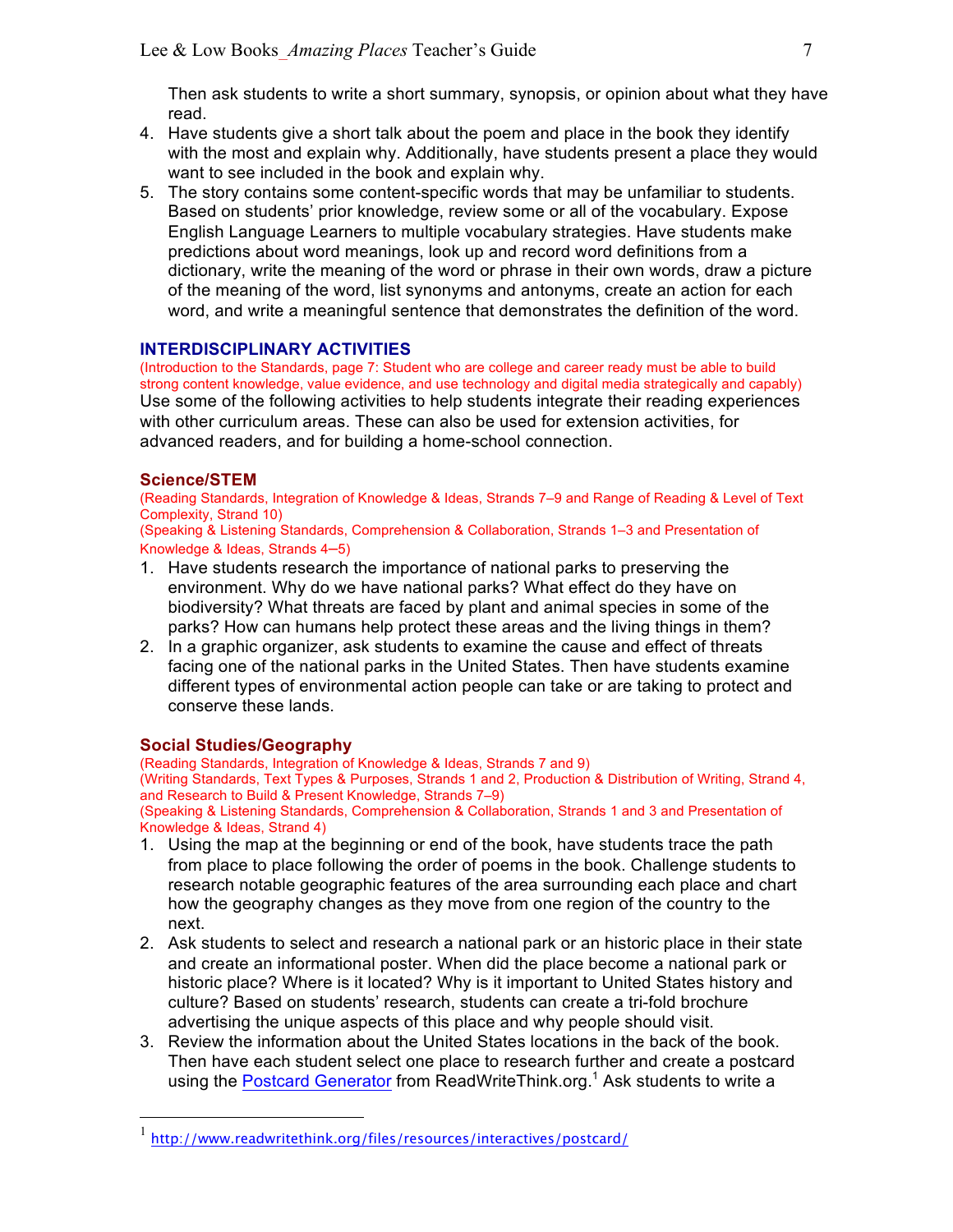postcard to a friend as they pretend they are visiting their chosen places. In what city/state is the place located? What is there to see or do there? What is the weather/ climate like? In what region of the United States is it located? What is unique or special about the place?

- 4. Provide students with an outline map of the United States that includes state outlines. Ask students to label the fifty states and mark the location of each place featured in the book on the map. (Students may use the map at the beginning or end of the book as a guide.) Then ask students to research and label the state capital and one national landmark in each state. In addition, have students identify the five regions of the United States (west, southwest, midwest, southeast, northeast) using five different colors, and label the Pacific and Atlantic Oceans. Students should also mark their home location on the map and star any states they have visited. Discuss what a compass rose is and the purpose it serves on a map. Finally, encourage students to test their United States geography knowledge with a U.S. State Labeling Quiz.<sup>2</sup>
- 5. Ask students to select a state featured in one of the poems to research further and create a state fact card or a travel brochure using the Travel Brochures lesson plan from ReadWriteThink.org, encouraging people to visit. $3$  Have students include state facts: state size, motto/nickname, capital, population, region, and climate/geography. What is there to see or do? What national landmarks or parks are located here? What is the culture like? Students should include pictures, maps, and interesting facts and details about the state.
- 6. Provide students with paper bags and assign each student a different state to research and present. On the outside of the paper bag, have students include state fact information, such as the state name, capital, and motto, and a cutout of the state. Inside the paper bag, ask students to include six items that describe and represent the state based on the following topics: history, food, sports, tourism, geography, and economy. Then have students present their state bags to the class, describing how the items in the bag represent and relate to their states.
- 7. In groups, have students work to research a well-known place in their city that is important to the community history and culture. What is the place? Where is it located? Why is it important to the local community? How is it also important to United States history and culture? What is being done to protect the place or how can people help protect it? Have students share their research with the class and together create a map of the places in their community.
- 8. Ask students learn about national parks with lesson plans from the National Park Foundation<sup>4</sup> and National Park Service<sup>5</sup>, and have students research the process for how a park becomes a national park.

## **Mathematics**

 $\overline{a}$ 

(Mathematics Standards, Grade 4, Measurement & Data, Strands 1 and 2) (Reading Standards, Integration of Knowledge & Ideas, Strand 7) (Speaking & Listening Standards, Comprehension & Collaboration, Strands 2 and 3) (Writing Standards, Research to Build & Present Knowledge, Strand 9)

1. Using the United States map from Social Studies/Geography activity no. 4, have students measure the distance between different places labeled on the map using the scale that accompanies the map. What are the distances between places? How

<sup>2</sup> http://www.sporcle.com/games/g/states

<sup>3</sup> http://www.readwritethink.org/classroom-resources/lesson-plans/travel-brochures-

highlighting-setting-961.html?tab=1#tabs

<sup>4</sup> http://www.nationalparks.org/

<sup>5</sup> http://www.nps.gov/teachers/index.htm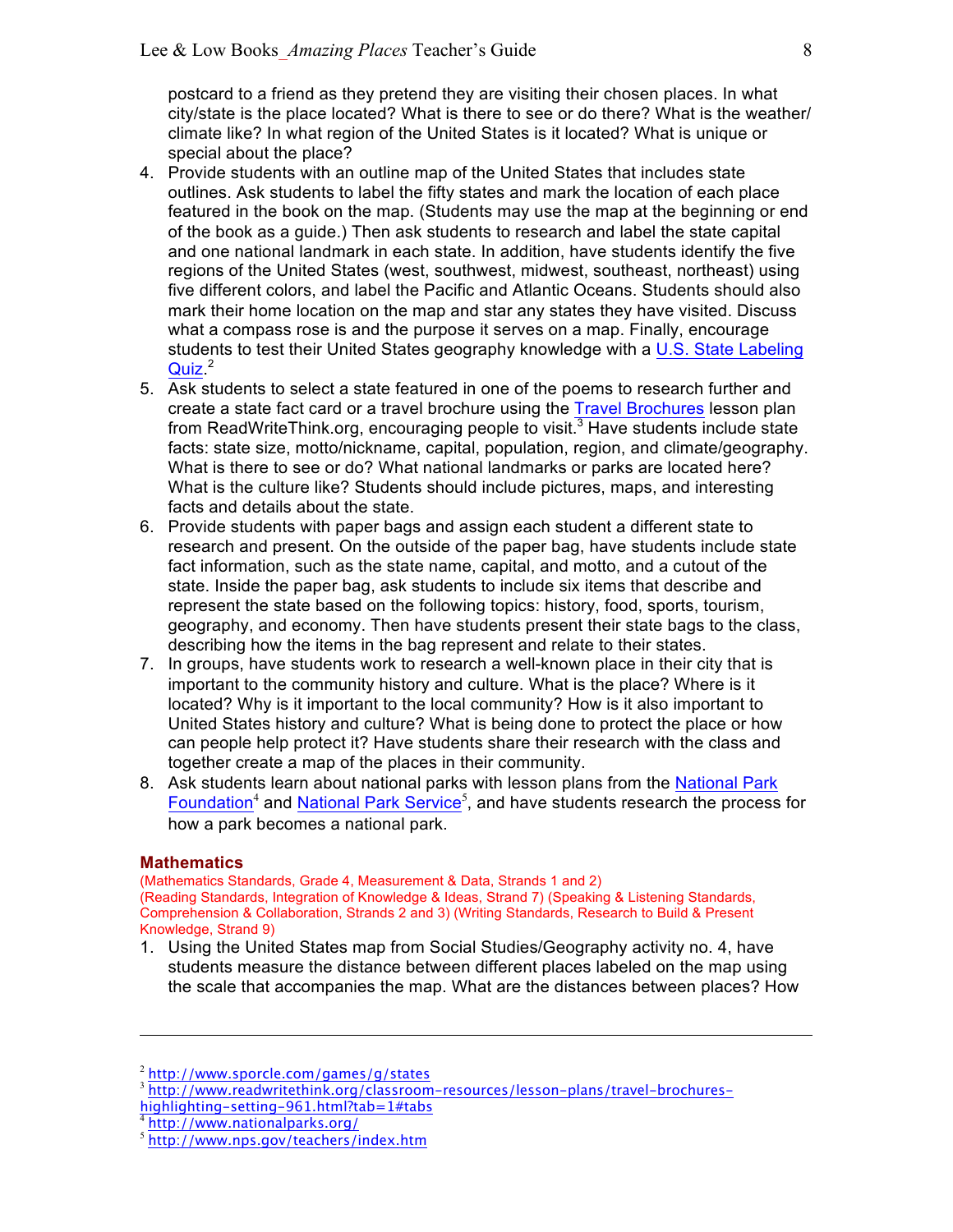much farther is one place than another? Which place is the furthest from and closest to students' home location?

2. Using the distances calculated from Mathematics activity no. 1, ask students to determine how many hours it would take to drive to the different places featured in the book. If you start at \_\_\_\_\_\_\_\_ and travel at 55 miles per hour (mph), how long will it take to arrive at  $\frac{1}{2}$ 

## **English Language Arts/Writing**

(Writing Standards, Text Types & Purposes, Strands 1-3, Production & Distribution of Writing, Strand 4, and Research to Build & Present Knowledge, Strands 7–9)

- (Reading Standards, Integration of Knowledge & Ideas, Strands 7–9)
- 1. The poems in this book offer a good opportunity to teach about/review different poetic devices. Ask students to make a chart with a column for the following literary techniques: metaphor, personification, imagery, rhyme, repetition, and alliteration. Review or teach what each of these literary devices is and its purpose. On the chart, have students record an example of each device that they find among the *Amazing Places* poems. For definitions of the literary devices, check out Literarydevices.net <sup>6</sup> or the Poetry Glossary<sup>7</sup> from Poets.org.
- 2. Have students analyze the different poetic forms used throughout the book. What features make these poems, in fact, poems? How are the poems different from one another? What does the collection demonstrate about the diversity within the poetry format? In a paragraph, have students describe what makes a poem and how someone can identify they are reading a poem. In an additional paragraph, have students argue which poem they like the most based on its particular features.
- 3. Have students work in pairs to select one of the contributing poets in the book to research further. What other books have this poet written? What types of topics and characters does this poet usually write about? What awards has the poet won for his or her work? From what or whom does the poet draw inspiration for his or her work? Based on their findings, what advice would students give to someone who wants to become a poet or writer? Help students get started with poet bios at Poetry Foundation.<sup>8</sup> For book suggestions, try:
	- Joseph Bruchac's *Crazy Horse's Vision*<sup>9</sup> and *Jim Thorpe's Bright Path*<sup>10</sup>
	- Alma Flor Ada's Let Me Help! /  $i$ Quiero ayudar!<sup>11</sup>
	- Nikki Grimes' *Poems in the Attic*<sup>12</sup>
- 4. Ask students to write a free verse or concrete poem about a national landmark, park, museum, or a place in their local city that they believe is important to United States culture, history, or environment. Have students create or bring in pictures to accompany their poems and then present their poems to the class.
- 5. Use the poems "Tree Speaks" and "Sandy Hook Lighthouse" as mentor texts to teach perspective and personification. Then have students write a poem from the perspective of an object in a historically or culturally significant place in the United States. What is important or special about this place? What do you see or do there? How would you describe it from this perspective?
- 6. Just like objects in a museum, many different objects in our homes tell a story. Ask students to think of or find an object in their homes with an interesting history and write a poem about that object from their own point of view or from the object's perspective. How would you describe the object? What is its purpose? What is it

 <sup>6</sup> http://literarydevices.net/

<sup>7</sup> http://www.poets.org/poetsorg/onteaching/poetry-glossary

<sup>8</sup> http://www.poetryfoundation.org/

<sup>9</sup> https://www.leeandlow.com/books/2380

<sup>10</sup> https://www.leeandlow.com/books/2411

<sup>11</sup> https://www.leeandlow.com/books/2801

<sup>&</sup>lt;sup>12</sup> https://www.leeandlow.com/books/2881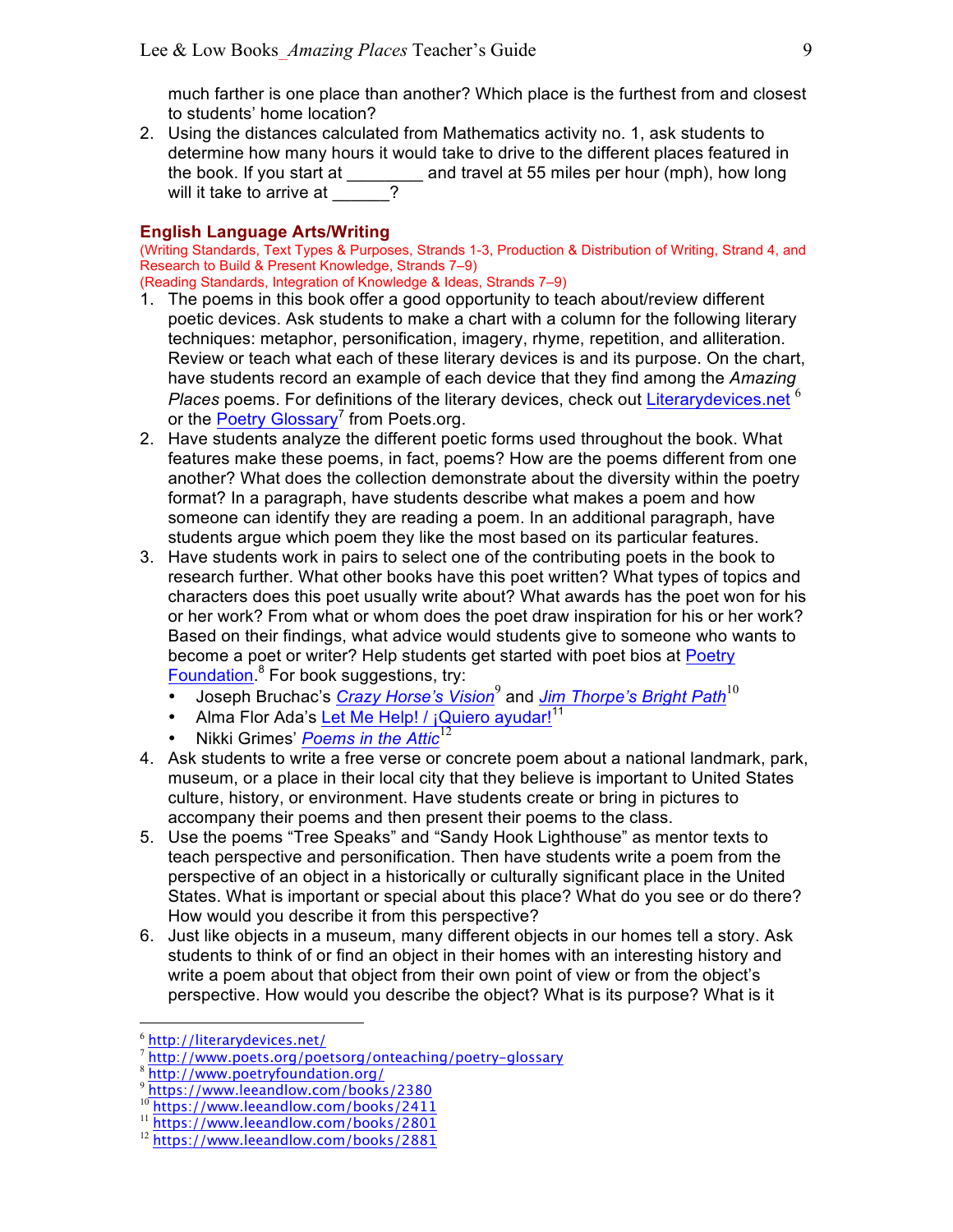used for? What significance does it have? Students can get inspiration from the poem "The Moccasins."

- 7. Have students write a persuasive letter to the editor, Lee Bennett Hopkins, recommending another place he could feature in the book. Students should make a case as to why this location should be in the book and how it is significant to United States history, culture, or environment.
- 8. Ask students to imagine that United States national parks and historic landmarks were in danger of no longer being protected by the government. Have students select a national park or an historic landmark and write a persuasive letter to the president of the US about why it is important to preserve this location.
- 9. Have students read *Poems in the Attic*<sup>13</sup> and *Water Rolls, Water Rises*, <sup>14</sup> which are poetry texts that feature different places around the world. As students reflect on each book, ask them to compare and contrast the forms of poetry and how poetry is used to tell a story. What form of poetry is used in each book? What is the central idea of each book? How do these books compare to *Amazing Places*?
- 10. Have students read *Amazing Faces*, <sup>15</sup> a sixteen-poem anthology, also collected by editor Lee Bennett Hopkins, about universal emotions and feelings, and ask students to compare and contrast this book to *Amazing Places*. What is the central idea of each book? How are the books connected? What themes or ideas do they share? Have students create a written proposal for Lee Bennett Hopkins for another book in the "Amazing" series. What should the unifying topic be? Which writers should be included? What other features will the book need to include in order to fit into the Amazing series?

## **Art/Media**

(Reading Standards, Integration of Knowledge & Ideas, Strands 7 and 9) (Writing Standards, Text Types & Purposes, Strand 2, Production & Distribution of Writing, Strands 4–6, and Research to Build & Present Knowledge, Strands 7–9) (Speaking & Listening Standards, Comprehension & Collaboration, Strands 1–3)

- 1. Ask students to watch the This is America film from PBS about the history of the United States' national parks and complete the accompanying lesson.<sup>16</sup>
- 2. Take students on a virtual field trip to the amazing places featured in the book, and to other places, if you wish, using Google Earth or other virtual tours.<sup>17</sup> Check out 10 of the Best Virtual Field Trips<sup>18</sup> and 360 degree aerial panoramas<sup>19</sup> from around the world for more ideas. Have students compare and discuss what they see in these virtual tours with the illustrations by Chris Soentpiet and Christy Hale in *Amazing Faces*.
- 3. Have students sketch, draw, paint, or collect images of important landmarks and places in their home state and create a large state map to which the images can be affixed. Ask students to create a brief, informative caption for each image, describing the place and its significance.
- 4. Ask students to create a scrapbook of amazing places they have visited in their community, state, other states, and around the globe. Encourage students to include pictures, postcards, and other mementos they collected from their trips along with brief captions and descriptions. Have students share their scrapbooks with the class and explain why these places are amazing.

<sup>13</sup> https://www.leeandlow.com/books/2881

<sup>14</sup> https://www.leeandlow.com/books/2865

<sup>15</sup> https://www.leeandlow.com/books/2713

<sup>16</sup> http://www.pbs.org/nationalparks/for-educators/lesson-plans/

<sup>17</sup> https://www.google.com/earth/

<sup>18</sup> https://globaldigitalcitizen.org/ten-of-the-best-virtual-field-trips

<sup>19</sup> http://www.airpano.com/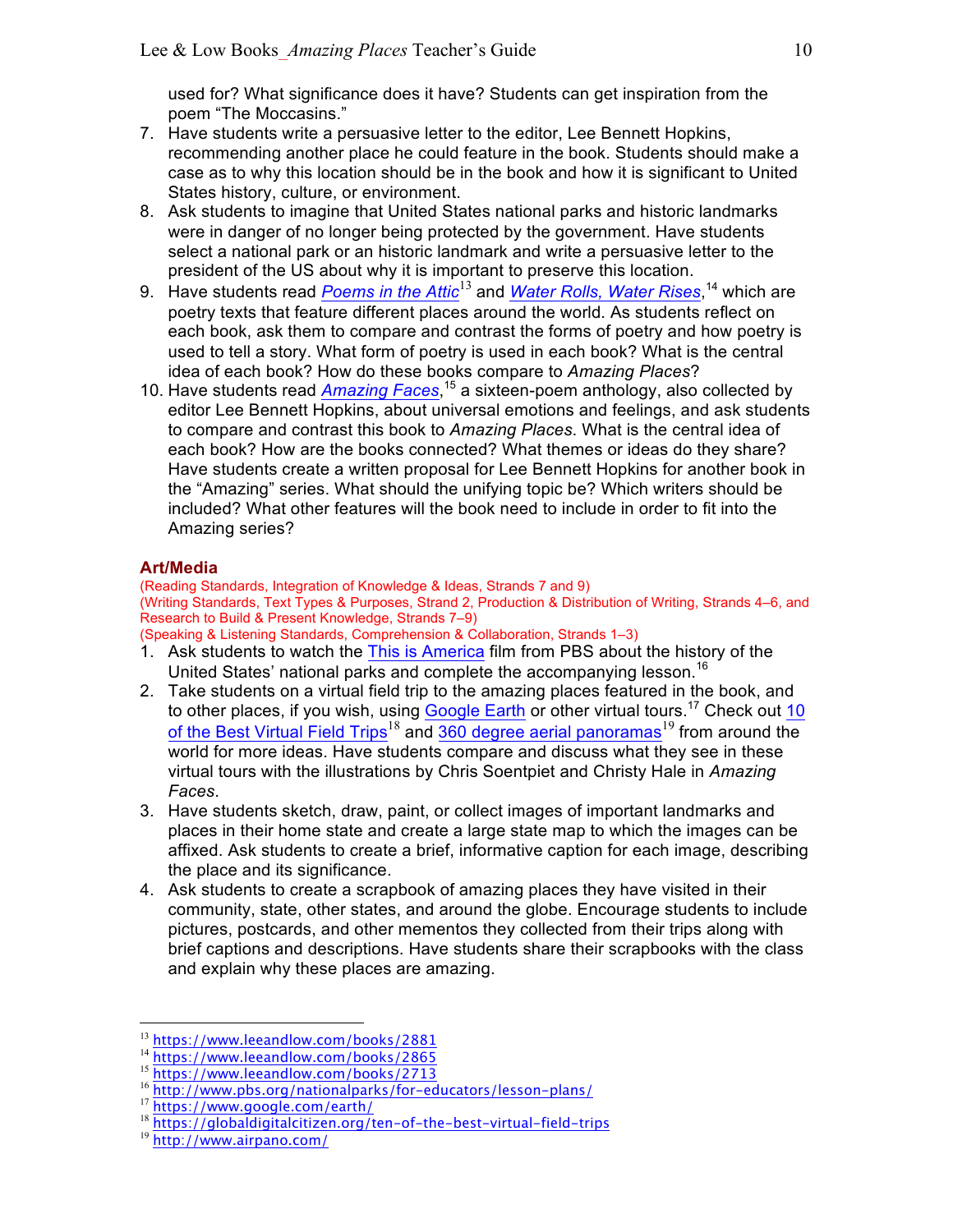## **Home-School Connection**

(Speaking & Listening Standards, Comprehension & Collaboration, Strands 1–3) (Writing Standards, Text Types & Purposes, Strand 2, Production & Distribution of Writing, Strand 4, and Research to Build & Present Knowledge, Strand 7)

- 1. Plan a field trip to a nearby national park, landmark, museum, or other important historical or cultural location in the United States. Have students think about why this place is important to United States history, culture, or environment. Encourage students to write a poem about the place and include sensory words to capture how special it is.
- 2. Explore Find Your Park from the National Park Service and National Park Foundation to find events and activities happening at local national parks.<sup>20</sup> Encourage students to volunteer or support their local national parks through different opportunities. $21$
- 3. Encourage students to interview a parent, a guardian, or an adult mentor about important places around the United States. Have they visited any of the fifty states? If yes, what did they see or do in each state? What places in the country do they think are significant to United States history, culture, or environment? Why did they select these places?
- 4. Create a family night. Ask parents and guardians to join you with their children at a local poetry event to hear poetry. Poets.org offers the Poetry Near You database to find local events.<sup>22</sup> Alternatively, host a family night for students to read aloud their poetry about special places to their families.
- 5. With their families, encourage students to write to a poet—either one of the featured poets in *Amazing Places* or someone from another poetry collection. Poets.org features several resources to help students and families find poets. Check out "Write a letter to a poet<sup>"23</sup> and "Dear Poet."<sup>24</sup> In their letters, students may describe which poem they connected with the most and why, how poetry is meaningful in school today, and any questions they are curious about concerning the poet's life and work.
- 6. Assign students to select a poem of their choice to memorize and present in class. Allow students one to two weeks to practice at home before presenting the poem in school.

# **ABOUT THE EDITOR**

**Lee Bennett Hopkins**, acclaimed poet and writer, has created numerous award-winning poetry anthologies for young readers, including Lee & Low's *Amazing Faces*. He is the recipient of the 2009 NCTE Award for Excellence in Poetry for Children, which honors his body of work. Hopkins's books have won many accolades, and in 2015, a third award was established in his name: the Lee Bennett Hopkins SCBWI Poetry Award, to "recognize and encourage the publication of an excellent book of poetry or anthology for children and/or young adults." He lives in Cape Coral, Florida. Visit him online at leebennetthopkins.com.

## **ABOUT THE ILLUSTRATORS**

**Chris Soentpiet** is the illustrator of several highly-praised picture books, including Lee & Low's *Amazing Faces*. He has won many awards for his work, including the NAACP Image Award, Original Art Show Gold Medal, ALA Notable Books, ILA Children's Book of the Year Award, and Texas Bluebonnett Award Masterlist. Soentpiet also promotes children's literature and the arts at schools, libraries, and conferences across the

 <sup>20</sup> http://findyourpark.com/

<sup>21</sup> http://findyourpark.com/support

<sup>22</sup> http://www.poets.org/poetsorg/poetry-near-you

<sup>23</sup> http://www.poets.org/poetsorg/text/write-letter-poet

<sup>&</sup>lt;sup>24</sup> http://www.poets.org/national-poetry-month/dear-poet